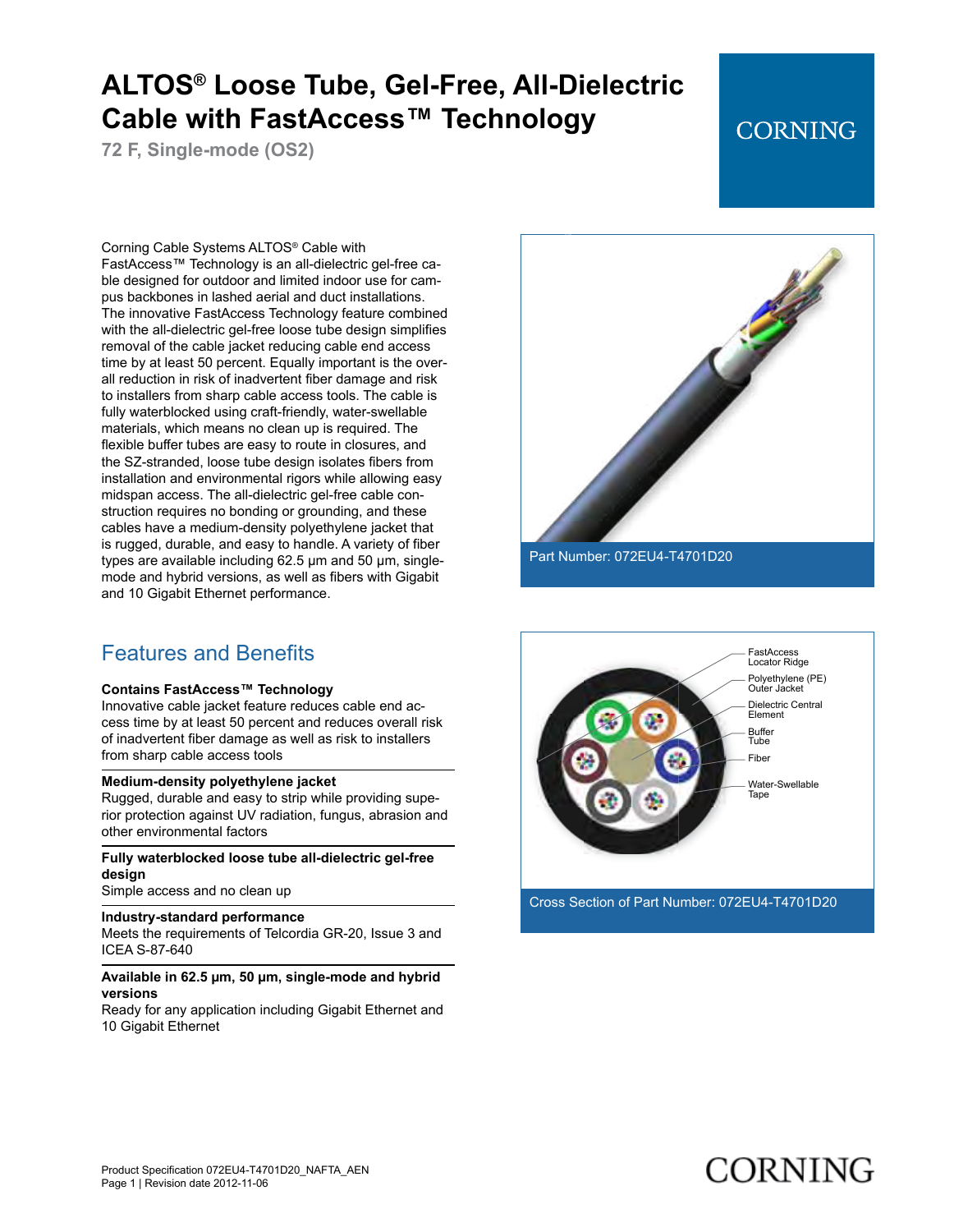**72 F, Single-mode (OS2)**

## **CORNING**

### **Standards**

| <b>Common Installations</b>                        | Outdoor lashed aerial and<br>duct; indoor when installed<br>according to National<br>Electrical Code® (NEC®)<br>Article 770 |
|----------------------------------------------------|-----------------------------------------------------------------------------------------------------------------------------|
| <b>Design and Test Criteria</b> ANSI/ICEA S-87-640 |                                                                                                                             |

### **Specifications**

| <b>General Specifications</b> |                   |
|-------------------------------|-------------------|
| Environment                   | Outdoor           |
| Application                   | Aerial, Duct      |
| Cable Type                    | Loose Tube        |
| Product Type                  | <b>Dielectric</b> |
| <b>Fiber Category</b>         | Single-mode (OS2) |

| Temperature Range |                                      |
|-------------------|--------------------------------------|
| Storage           | $-40$ °C to 70 °C (-40 °F to 158 °F) |
| Installation      | $-30$ °C to 70 °C (-22 °F to 158 °F) |
| Operation         | $-40$ °C to 70 °C (-40 °F to 158 °F) |

| <b>Cable Design</b>             |                                                                                     |
|---------------------------------|-------------------------------------------------------------------------------------|
| <b>Central Element</b>          | <b>Dielectric</b>                                                                   |
| Fiber Count                     | 72                                                                                  |
| <b>Fiber Coloring</b>           | Blue, Orange, Green, Brown, Slate, White, Red, Black, Yellow,<br>Violet, Rose, Agua |
| Fibers per Tube                 | 12                                                                                  |
| <b>Number of Tube Positions</b> | 6                                                                                   |
| Number of Active Tubes          | 6                                                                                   |
| <b>Buffer Tube Color Coding</b> | Blue, Orange, Green, Brown, Slate, White                                            |
| <b>Buffer Tube Diameter</b>     | $2.5$ mm $(0.1$ in)                                                                 |
| Number of Filling Elements      | $\mathbf{0}$                                                                        |
| Tape                            | Water-swellable                                                                     |
| Number of Ripcords              | 1                                                                                   |
| Outer Jacket Material           | Polyethylene (PE)                                                                   |

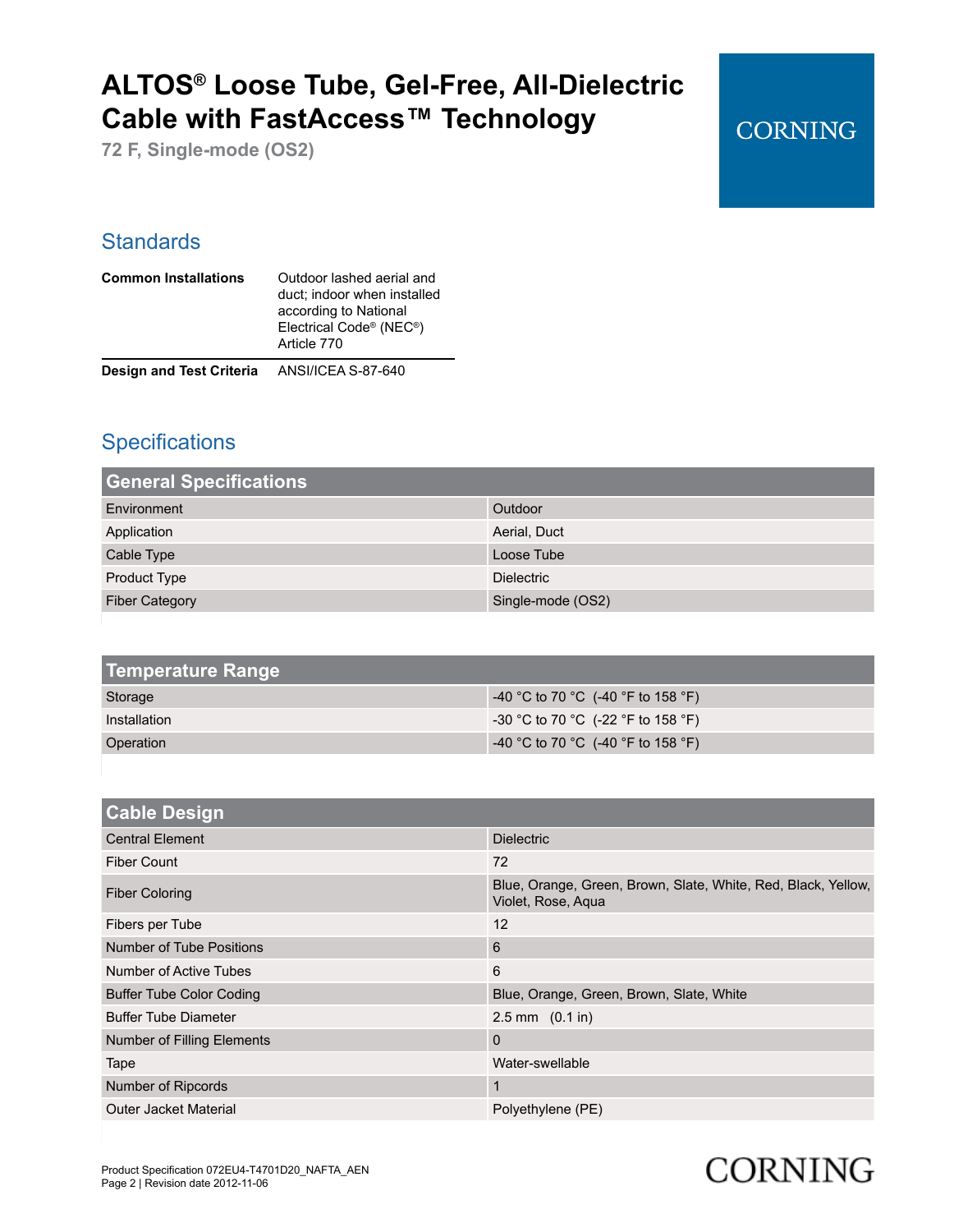**72 F, Single-mode (OS2)**

| <b>Cable Design</b>     |              |
|-------------------------|--------------|
| Outer Jacket Color      | <b>Black</b> |
| Maximum Fibers per Tube | 12           |

| <b>Mechanical Characteristics Cable</b> |                             |
|-----------------------------------------|-----------------------------|
| Max. Tensile Strengths, Short-Term      | 2700 N (600 lbf)            |
| Max. Tensile Strengths, Long-Term       | 890 N (200 lbf)             |
| Weight                                  | 73 kg/km (49 lb/1000 ft)    |
| Nominal Outer Diameter                  | 10.5 mm $(0.41 \text{ in})$ |
| Min. Bend Radius Installation           | 158 mm $(6.2 \text{ in})$   |
| Min. Bend Radius Operation              | 105 mm $(4.1 \text{ in})$   |

| <b>Chemical Characteristics</b> |                                                               |
|---------------------------------|---------------------------------------------------------------|
| <b>RoHS</b>                     | Free of hazardous substances according to RoHS 2002/95/<br>EG |

### Fiber Specifications

| <b>Optical Characteristics (cabled)</b> |                                   |
|-----------------------------------------|-----------------------------------|
| Fiber Type                              | Single-mode                       |
| Fiber Core Diameter                     | $8.2 \mu m$                       |
| <b>Fiber Category</b>                   | OS <sub>2</sub>                   |
| Fiber Code                              | E                                 |
| Performance Option Code                 | 01                                |
| Wavelengths                             | 1310 nm / 1383 nm / 1550 nm       |
| <b>Maximum Attenuation</b>              | 0.4 dB/km / 0.4 dB/km / 0.3 dB/km |
| Serial 1 Gigabit Ethernet               | $5000$ m $/ - / -$                |
| Serial 10 Gigabit Ethernet              | 10000 m $/$ - $/$ 40000 m         |

\* ITU-T G.652 D compliant.

\* Meets 0.75 ns optical skew when used in all Corning Cable Systems Plug & Play™/Pretium EDGE® Systems Solutions.

Notes: 1) Improved attenuation and bandwidth options available.

2) Bend-insensitive single-mode fibers available on request.

3) *Contact a Corning Cable Systems Customer Care Representative for additional information.*



**CORNING**